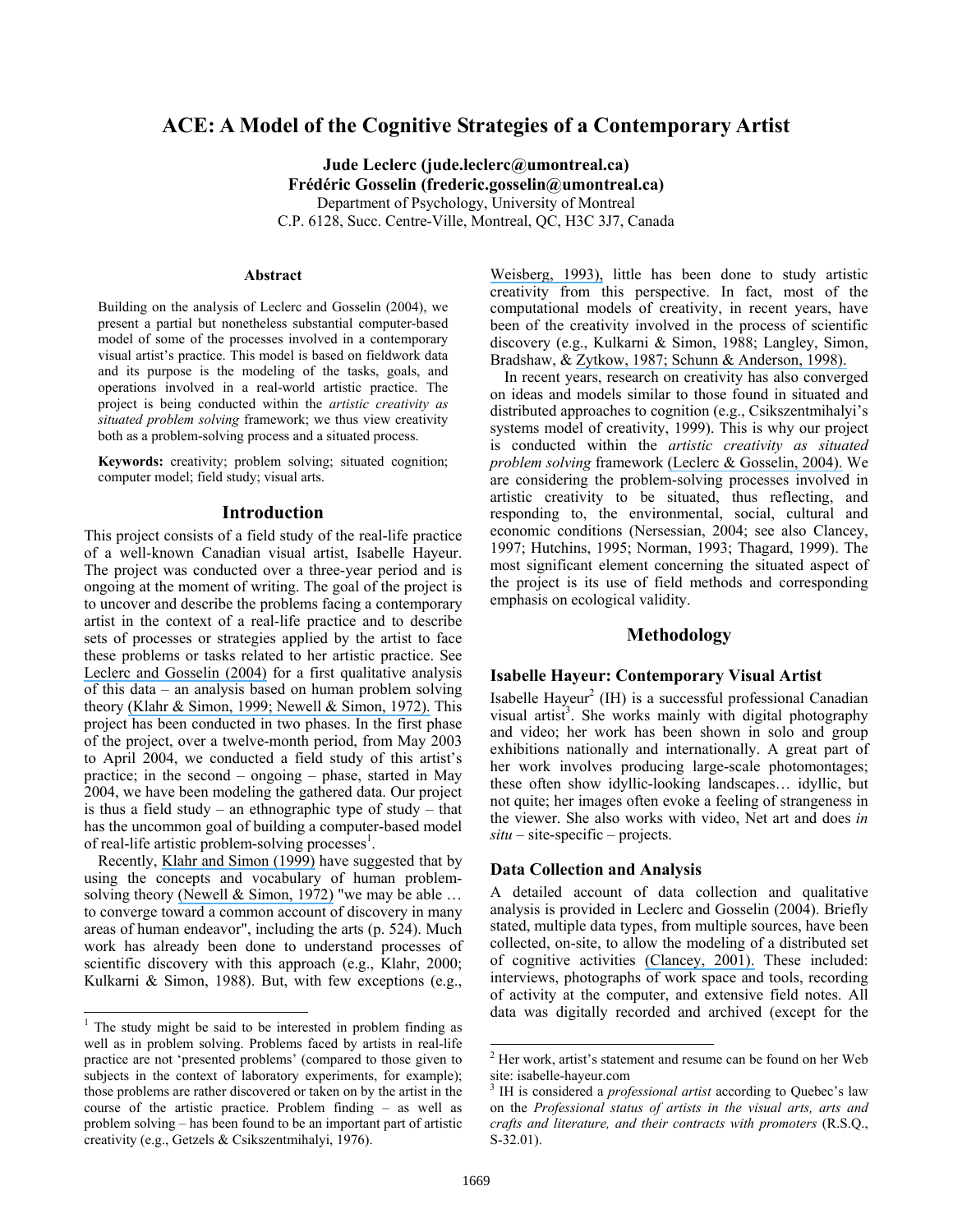field notes); total data volume amounts to about 30 gigabytes. The ACE model, presented in this paper, is based mainly on the interview data and field notes.

**Interview Data and Analysis** Eight semi-structured interviews were conducted over a six-month period, from May to October 2003, at the artist's studio (Leclerc & Gosselin, 2003). The interview technique was inspired by traditional protocol analysis methodology (Ericsson & Simon, 1993) and aimed at eliciting descriptive information about the subject's artistic activities. Interviews were 30 to 60 minutes long; these were digitally recorded and transcribed verbatim. They were then organized, stored, and analyzed using the Atlas.ti computer package. The analysis consisted of coding the interviews in terms of the *problem spaces*, *goals*, *operators* (i.e., using the concepts of human problem-solving theory, Newell & Simon, 1972) and, from the coded interviews, extracting a set of 70 rules pertaining to the diverse problem spaces – problems, tasks, and so on – involved in this artist's work and practice.

Four additional two-hour interviews were conducted with the artist, over a two-month period, from October to December 2004, in order to complete the model. In this second round of interviews, we considered the artist to be a *domain expert* (an expert of her own practice; e.g., McGraw & [Harbison-Briggs, 1989; Meyer & Booker, 1991\).](https://www.researchgate.net/publication/268633963_Eliciting_and_Analyzing_Expert_Judgment_A_Practical_Guide?el=1_x_8&enrichId=rgreq-8819b52e-1dd4-430d-b2d2-7486b2c9fbdd&enrichSource=Y292ZXJQYWdlOzIyODk3NzA0MjtBUzoyMTYwMzQxODQzMDY2OTBAMTQyODUxNzk3MTg3Ng==) These additional expert interviews allowed us to: (1) fill gaps in the model, (2) and do a first validation of the model.

### **Search Spaces in IH's Creative Processes**

Human problem-solving theory models usually distinguish sets of problem spaces, or search spaces, in which a problem solver operates in order to resolve a particular problem or accomplish a task (for example, the two-space model of scientific discovery, first proposed by Klahr & Dunbar, 1988; this model presents scientific discovery as a process involving dual search in an Hypothesis space and an Experiment space). We previously came to the conclusion that IH's artistic processes were operating in two main problem spaces, an Artistic practice space (A) and a Career space (C), and a third, secondary one, the Economic space (E) [\(Leclerc & Gosselin, 2004\).](https://www.researchgate.net/publication/228955335_Processes_of_artistic_creativity_The_case_of_Isabelle_Hayeur?el=1_x_8&enrichId=rgreq-8819b52e-1dd4-430d-b2d2-7486b2c9fbdd&enrichSource=Y292ZXJQYWdlOzIyODk3NzA0MjtBUzoyMTYwMzQxODQzMDY2OTBAMTQyODUxNzk3MTg3Ng==) Our model's name, ACE, comes from the letters standing for these three search spaces. How IH resolves the problems of being an artist, of producing art works and of attaining a certain level of professional success all happens in these, A, C, E spaces. The combined size of these search spaces is vast (compared, for example, to the cognitive space involved in a typical cognitive psychology experiment). Thus, such a model cannot be fine-grained; what matters most to us is the ecological validity of the model and its ability to give us a bird's eye view of the problem-solving processes involved in a real-life artistic practice.

# **Production Systems as Cognitive Models of Artistic Creativity**

The model presented here was implemented as a *production system*. Production systems have their origin in Emil Post's (1943) study of the properties of systems based on rules [\(Jackson, 1999\);](https://www.researchgate.net/publication/230641331_Introduction_to_Expert_Systems?el=1_x_8&enrichId=rgreq-8819b52e-1dd4-430d-b2d2-7486b2c9fbdd&enrichSource=Y292ZXJQYWdlOzIyODk3NzA0MjtBUzoyMTYwMzQxODQzMDY2OTBAMTQyODUxNzk3MTg3Ng==) these systems have been adopted early on by cognitive scientists to model language, memory, and problem solving (e.g., Anderson, 1976; Chomsky, 1957; Newell & Simon, 1965). These have also served more recently to model scientific discovery processes (e.g., Kulkarni & Simon, 1988; Schunn & Anderson, 1998). According to Anderson and Lebiere (1998), "[production systems] are the only modeling formalism capable of spanning a broad range of tasks, dealing with complex cognition, in complete detail, and with a high degree of accuracy" (p. 3).

The production system outlined in this article was implemented using  $Jess<sup>4</sup>$  (version 6.1p6), a general-purpose rule engine, a Java-implemented version of CLIPS, itself a descendant of the OPS family of production rule languages and related languages; OPS5 was the language most often used to model cognitive processes by the first generation of cognitive scientists (Herbert Simon, Allen Newell, and others). The Jess language, like its ancestors, has a syntax very close to LISP, a language traditionally used in AI and in many models of human cognition.

We chose to model IH's artistic processes in terms of four main entity types or variables: (1) agents, (2) goals, (3) knowledge, and (4) environment. Goals and knowledge are typical categories involved in knowledge-based, or production, systems (see Jackson, 1999). Even though our main focus is on one individual, we want to allow for the explicit modeling of 'outside' processes, i.e. other agents and their respective environments; this relates to the situated, or distributed, part of our approach. Each rule in the model, therefore, involves either agents – the main one being IH, goals and knowledge of these agents, or various states of the environment. The ACE model is a forwardchaining production system<sup>5</sup>; the current version consists of a set of 70 rules.

# **Results**

# **ACE: A Sample Run**

To illustrate the model's behavior, we have chosen initial conditions – a state of the world, so to speak – typical of those encountered during our time working with the artist. Some of these initial conditions are *stable* variables in the subject, conditions observed to be present for the entire duration of the research project. Part of the initial conditions also consist of variables that may change from one simulation run to the other. These represent *changing*  conditions in IH's own state, the state of her goals and knowledge, and in the state of her environment (these may also include the changing state of other agents). Among the twenty initial conditions for this run, every stable condition, and some of the most significant changing conditions, are shown in Table 1.

-

<sup>4</sup> Jess (trial version or licensing for either academic or commercial use) is available online from Sandia National Laboratories at: http://herzberg.ca.sandia.gov/jess/ 5

The model, and related information, are available at: mapageweb.umontreal.ca/gosselif/ACE.html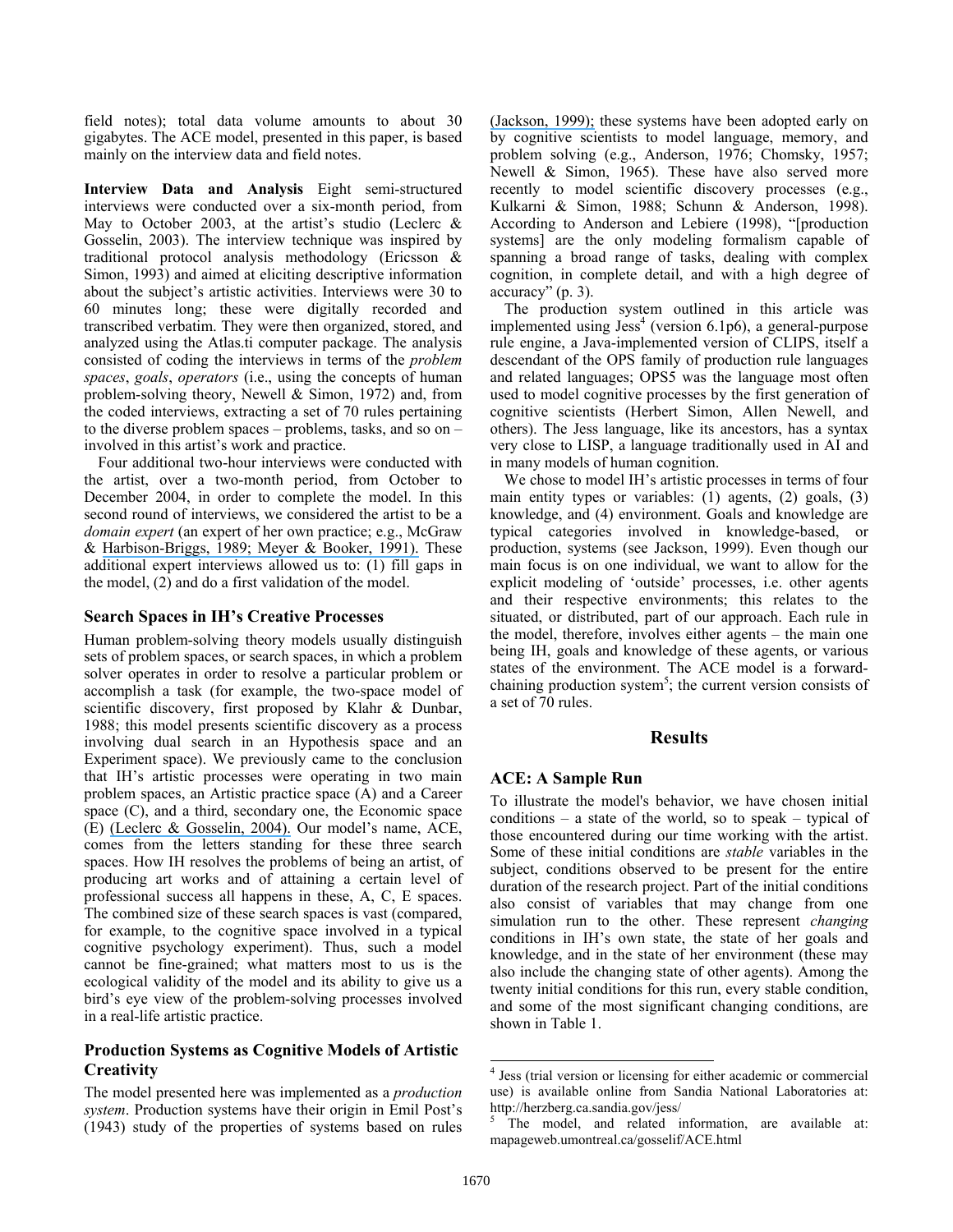Table 1: Initial conditions of the simulation run  $\mathcal{L}_\text{max}$  and  $\mathcal{L}_\text{max}$  and  $\mathcal{L}_\text{max}$  and  $\mathcal{L}_\text{max}$  and  $\mathcal{L}_\text{max}$ 

### All stable conditions

(agent (name IH) (status artist))

(goal (agent IH) (task being-an-artist-doing-that-my-entire-life)) (goal (agent IH) (task art-must-remain-a-calling-remain-research)) (goal (agent IH) (task taking-my-work-as-an-artist-seriously)) (goal (agent IH) (task living-conditions--food-and-house)) (goal (agent IH) (task having-success-as-an-artist))

### $\mathcal{L}_\text{max}$  and  $\mathcal{L}_\text{max}$  and  $\mathcal{L}_\text{max}$  and  $\mathcal{L}_\text{max}$  and  $\mathcal{L}_\text{max}$ Some changing conditions

(agent (name IH) (variable artistic-production-unpaid)) (agent (name IH) (variable photographic-production)) (agent (name IH) (variable very-active-professional-life)) (goal (agent Isabelle) (task sending-projects-to-arts-centers)) (knowledge (agent IH) (variable what-I-have-to-do-to-be-anartist))

(environment (agent Isabelle) (variable high-cost-of-printing-largescale-photographs))

The above facts state, in first-order predicate logic, that IH's status is that of an artist, that her goal is to be an artist her entire life, that for her art must remain a calling, that her artistic production is initially unpaid for, that she has a photographic production, has a very active professional life, and so on. For the computer simulation, these facts are put in working memory at the start of the simulation, may change during the simulation, and they serve to activate the *production rules* that constitute the model of IH's artistic process; in turn, these rules may change the content of working memory – the facts – as the simulation unfolds.

```
DISSEMINATION --- making-a-project-move-forward-and-completing-it - [CA]<br>MAKING-A-PROJECT-MOVE-FORWARD --- putting-time-into-the-project - [A]
PUTTING-TIME-INTO-THE-PROJECT--- starting-to-work-again-on-the-project - [A]<br>COMPLETING-THE-PROJECT --- setting-aside-time-for-working-on-the-project - [A]
DOING-THE-ARTIST-WORK-SERIOUSLY --- doing-my-work-as-an-artist-full-time - [A]
DOING-MY-WORK-FULL-TIME --- having-time-for-my-artistic-work - [A]
MAKING-TIME-FOR-ARTISTIC-PRACTICE-AND-CAREER --- putting-all-my-time-in-artistic
 -work-and-artist's-dossiers - [AC]
NOT-STOPPING-MY-ARTISTIC-WORK --- avoiding-a-return-to-the-job-market - [AE]
AVOIDING-A-RETURN-THE-THE-JOB-MARKET --- promotional-activities-making-my-work
 -known - [C]BEING-AN-ARTIST-MY-ENTIRE-LIFE --- doing-what-l-have-to-do - [AC]
DOING-WHAT-I-HAVE-TO-DO --- doing-what-makes-a-difference-in-an-artist's-career - [C]<br>DOING-A-DIFFERENCE-IN-MY-CAREER --- taking-care-of-everything-related-to-the-career
 -side-of-the-artistic-life - [C]
PAYING-FOR-ONE'S-ARTISTIC-PRODUCTION --- the-artist-must-pay-for-own-artistic
-production – [AE]<br>PAYING-FOR-ARTISTIC-PRODUCTION --- taking-small-jobs-in-your-domain – [EA]
PAYING-FOR-ARTISTIC-PRODUCTION --- selling-art-works - [EA]
```
Figure 1: A sample run of the ACE model. Letters in square brackets (e.g., [AC] ), following the name of a rule, indicate in which of the three search spaces (A, C, E) the rule operates.

Shown in Figure 1 is a list of the main rules fired in the course of the simulation, starting from the initial conditions (see Table 1). Displayed here are 'threads' of activity simulating interweaved threads of activity in IH's life and art-related activities. Each thread begins with a top-level goal; in this run, there are four top-level goals: (1) disseminating the artistic work, (2) doing the artist work seriously, (3) being an artist one's entire life, (4) paying for one's artistic production.

One thread in Figure 1, for example, begins with the rule "DOING-THE-ARTIST-WORK-SERIOUSLY---doing-myartistic-work-full-time" (see Figure 2); this rule states that if IH wants to do the artist's work seriously, she must do this work full-time, and not come out or stop doing her artistic work. In order to achieve its goal, this rule calls on the next rule in the thread, "DOING-MY-ARTISTIC-WORK-FULL-TIME---having-time-for-my-artistic-work". The same goes on for every rule that follows in the thread; each one is activated in turn, until the initial goal is reached. As we can see, each thread constitutes an operator – a set of rules – working to achieve particular goals.





Threads like this one, and those displayed in Figure 1, give us an understanding of some of the most important goals, strategies and activities occupying the artist, given the initial conditions set for this run of the model. We see how each thread involves the application of a certain set of rules – or, operators – to reach these high-level goals.

### **Analysis of the ACE Model**

Simulation runs of the ACE model, as shown in Figures 1 and 2, provide us with a first means of identifying the problem-solving processes involved in IH's art-related activities. But, further analyses are needed to understand exactly (1) what problems are solved by the artist in the context of her practice, and (2) by what sets of strategies. Because of the difficulty that comes with attempting to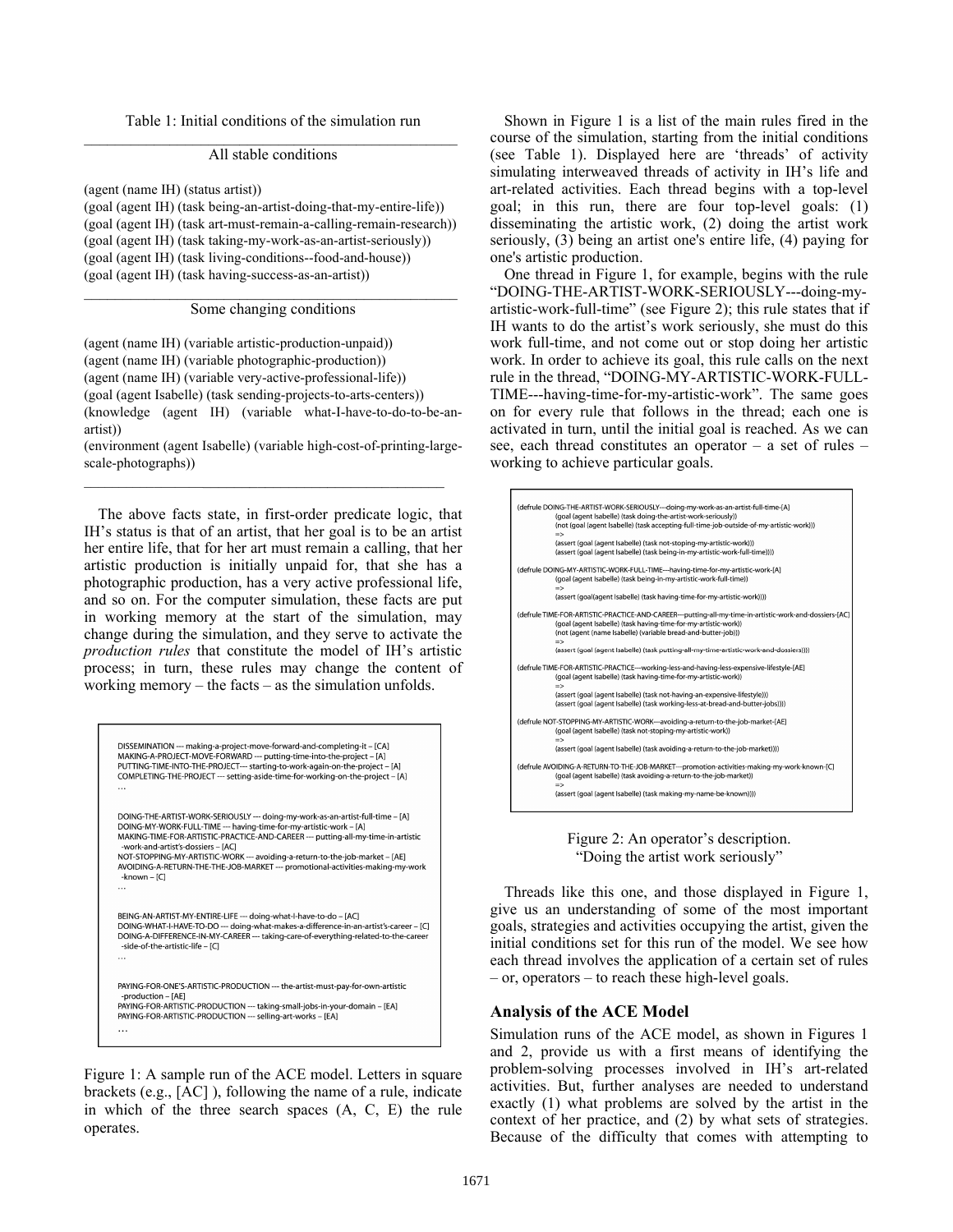analyze the complex behavior that results from the interaction of 70 rules, with the naked eye, we turned to cluster analysis for a deeper understanding.

Cluster analysis is an exploratory analysis technique, or set of techniques, designed to solve classification problems; essentially, it allows the discovery and grouping of related objects. In order to understand the structure behind the ACE model's – and the artist's – behavior, we conducted two types of hierarchical cluster analyses (HCAs): (1) one on *rules* fired during a simulation run, and (2) one on *sets of rules* fired during multiple runs of the ACE model. The HCAs and other statistical analyses reported here were performed with the Statistics Toolbox for MATLAB version 6.5.

### **Cluster Analysis of IH's Rules of Practice**

We performed a first HCA on *rules* fired during a simulation run of ACE; initial conditions were kept identical to those used previously (see Table 1; these initial conditions are a set of conditions typical of IH usual artistic life and practice). Euclidean distance (ED) was calculated to measure distances between rules fired. Rules fired closer in time, during the simulation, were considered closer in terms of ED. Unweighted pair group method with arithmetic mean (UPGMA) clustering was performed.<sup>6</sup> As a result, a dendrogram (i.e., hierarchical binary cluster tree) was produced, visually representing the clusters of rules found (see Figure 3). To evaluate goodness of fit of the UPGMA dendrogram and original distance matrix, a cophenetic correlation coefficient was calculated  $(r = 0.82;$  a value of 0.8, or above, indicates a low-level of distortion, and is considered good [Romesburg, 1984; see also Everitt, Landau, & Leese, 2001] ). Thus, the dendrogram in Figure 3 can be considered an adequate representation of the relationships among rules of the ACE model.



Figure 3: Operators of the A-C-E search spaces

-

**Operators from IH's Artistic Practice** This first HCA serves to analyze the rule structure of the ACE model, and thus reveals the goal and operator structure used by IH in the course of her practice. The resulting dendrogram (see Figure 3), allows us to see which rules of practice work together, form clusters, and thus act as operators working to achieve specific, artistic, goals. It also allows us to see clear relationships between subsets of rules.

Following this cluster analysis of ACE, we can outline the following operators IH uses to solve 'problems' – or, reach goals – in the three search spaces of her artistic practice:

- Artistic space:
	- o [SPC] Sending art projects to art centers, galleries.
	- o [WAP] Working on art projects; making time for working on projects.
	- o [DAS] Doing my work as an artist seriously.
	- o [WFT] Working full-time as an artist (i.e., artistic work and career-related activities).
	- o [TFC] Making time for art practice and career.
- Economic space:
	- o [FAP] Financing one's artistic production.
	- o [PPI] Producing, printing, photographic images.
	- [CJD] Choosing 'bread-and-butter' jobs related to one's artistic domain.
	- o [LWL] Living with less; 'bread-and-butter' jobs must not replace time for artistic work.
	- o [RPG] Being represented by a private gallery; selling one's work.
- Career space:
	- o [SOL] Simplifying one's life (i.e., living with less, less time working at 'bread-and-butter' jobs).
	- o [ARJ] Avoiding a return to the job market.
	- o [PRA] Promotion-related activities (i.e., making oneself and one's work known).
	- o [BAL] Being an artist my entire life; doing what I know I have to do to be an artist.
	- o [TCC] Taking care of career side (of artist's life).

The dendrogram – set of strategies used – may recombine according to the (1) external conditions (i.e., environmental variables) and to the (2) state variables (i.e., IH's goals and other variables). For example, if we change the initial state to include these facts: (1) represented by a private gallery, (2) private gallery is an excellent one, and (3) production medium is low-cost, then, a major branch of the dendrogram disappears, the E branch, simply because the operators needed to achieve E goals are no longer needed.

# **Cluster Analysis of Randomly Generated Sets of Rules of Artistic Practice**

We performed a second HCA on the *sets of rules* fired during 30 simulation runs of the ACE model<sup>7</sup>; each run was the result of a randomly generated set of six, present or absent, 'stable' initial conditions (see first section of Table

<sup>&</sup>lt;sup>6</sup> Using other distance measures and clustering algorithms we obtained very similar results; it appears that the analyses reported here are robust.

 $\overline{7}$  After the first 10 simulation runs, the analysis was already converging on the set of clusters represented in Figure 4.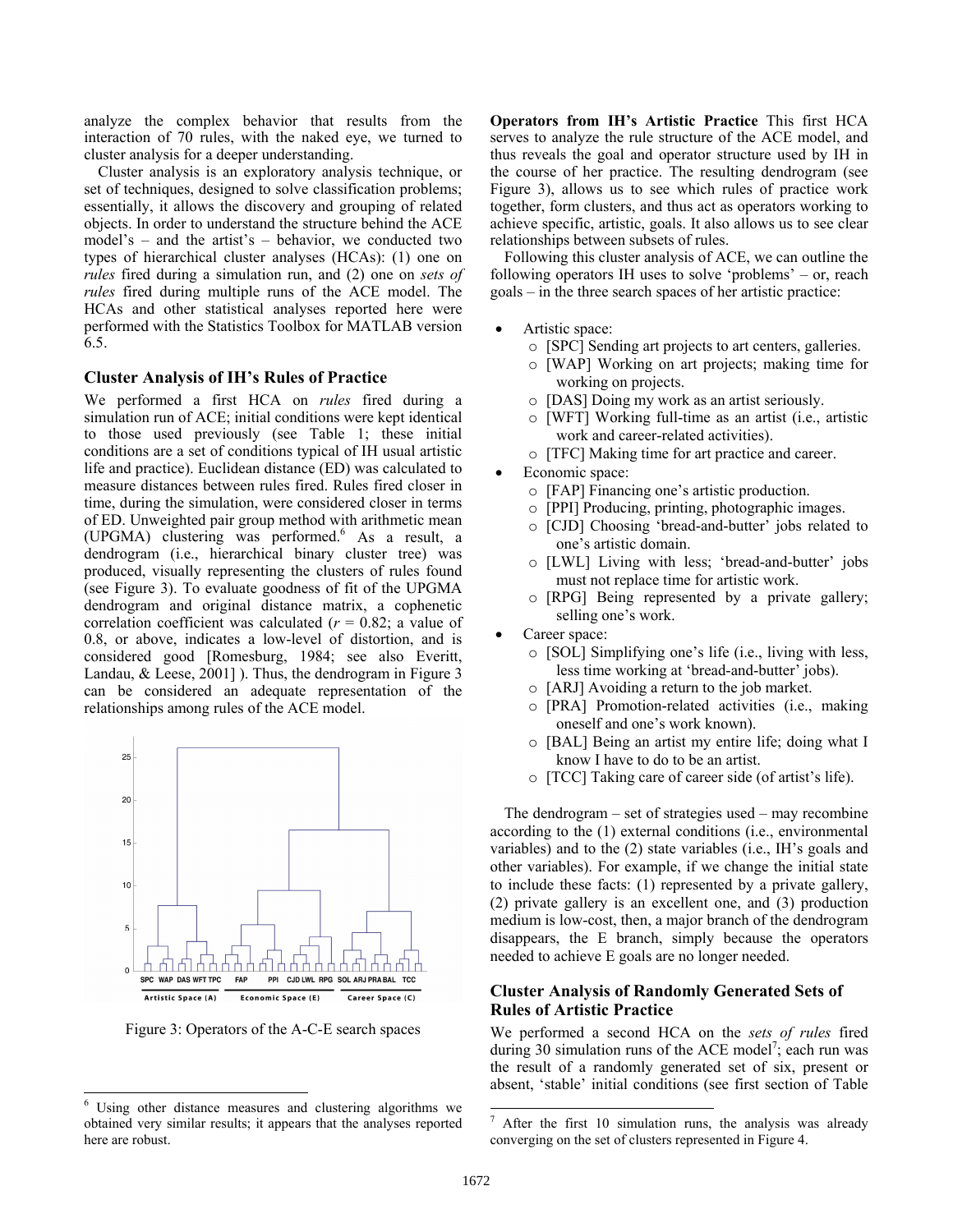1, "Stable conditions"). ED was calculated to measure distances between these *sets of rules* (i.e., for each of the 30 runs, a vector was recorded, representing the entire set of rules of the model, and whether each rule had fired or not during this run). Similar runs – vectors of rules fired – were at a closer distance, and thus represented similar general artistic strategies, or attitudes. UPGMA clustering was performed. As a result, a dendrogram was produced (see Figure 4). To evaluate goodness of fit of the UPGMA dendrogram and original distance matrix, a cophenetic correlation coefficient was calculated  $(r = 0.94)$ . Thus, the dendrogram in Figure 4 is an adequate representation of the relationships among sets of active rules generated by random runs of the ACE model.

**Classes of Cognitive Strategies of Artistic Practice** This second HCA allows us to better comprehend IH's general artistic strategy by examining its boundaries**<sup>8</sup>** . The resulting dendrogram allows us to observe what would happen to the ACE model's behavior if we modified its initial conditions. And, afterward, comparing the clusters of strategies, thus generated, with IH's usual strategy will give us further insight into what makes her own strategy successful.



Figure 4: Sets of possible strategies for an arts practice

The clustering of the 30 generated sets of active rules, starting from 30 randomly generated sets of initial 'stable' conditions, is shown in Figure 4. Of these 30 randomly generated sets of 'stable' conditions, one took the form of the binary array  $[1 \ 1 \ 1 \ 1 \ 1]$ , meaning that every initial stable condition was set to ON; this set is identical to IH's stable conditions (Table 1). Thus, it represent IH's own artistic strategy (i.e., use of operators, given the initial conditions of the simulation); in Figure 4, this artistic strategy is represented by cluster 6 (i.e., C6). In fact, this strategy is the set of rules we have seen in the previous simulation run of ACE (Figures 1, 2, 3). Now, knowing that IH's general artistic strategy is represented by C6, we might

ask: What are the other *possible* strategies? What are their relationships to C6?

Looking at Figure 4, we notice two main strategy clusters. The first one includes C1, C2, C3, C4; the second one, C5, C6, C7, C8 (and, thus, includes IH's strategy). C1, C2, C3, C4 are the furthest from C6, compared to C5, C7, C8. Why?

C1 and C2 have in common the first and fourth initial 'stable' conditions (from Table 1, the *absence* of: (agent (name X) (status artist)); and, the *presence* of: (goal (agent X) (task taking-my-work-as-an-artist-seriously))). Both assert that their simulated – ACE – agent does *not* have the status of artist. Thus, they do not have to pay for their own production, be productive, and so on, as IH must. The case is the same for strategies C3 and C4. We might say that these four strategy types represent strategies that might be used by 'aspiring artists'; these strategies use some of the operators of IH's own strategy, but are also lacking many (i.e., those related to financing one's own production).

What about strategies closer to IH's strategy? Unlike C1- C2-C3-C4, both C5-C6 and C7-C8 have in common the asserted fact of having the status of artist (i.e., from Table 1: (agent (name X) (status artist))). In the simulation, the runs that later formed clusters C5-C6-C7-C8 (i.e., runs 2, 3, 7, 8, 11, 16, 18, 21, 25, 26) activated many of the E operators (e.g., FAP, PPI), but the runs forming C1-C2-C3-C4 never did. Thus, strategies closer to IH's manage to efficiently achieve E goals – economic ones.

The closest strategies are those composed of the runs clustered under C5 (i.e., runs 2, 16, 21, 25). These runs, in addition to simulating agents having the status of artist, assert that these have as a goal taking their artistic work seriously (from Table 1: (goal (agent X) (task taking-mywork-as-an-artist-seriously))). What happens if you combine this artistic status with serious work? In runs 2, 16, 21, and 25, many operators are active in E; and, as a consequence of doing the work as an artist seriously, there is more activity in both the A and C spaces (e.g., the DAS, ARJ, PRA operators; these ensure that the agent does not stop working on his or her art, works at it full-time). These strategies, very close to IH's own, emphasize highly committed work, both on the artistic front and the career front.

This second HCA mainly emphasizes the importance and role of both IH's status as a professional artist and of her high-level goal of doing her work as an artist seriously – and of what these initial conditions entail in IH's general artistic strategy. To these all-important conditions, IH's strategy also adds very significant high-level goals (see sections "ACE: A Sample Run" and "Cluster Analysis of IH's Rules of Practice"): wanting to be an artist her entire life, learning and doing what she needs to in order to do that, wanting art to remain a calling, maintaining basic living conditions, and attaining success as an artist. These high-level goals – and related operators – distinguish her strategy from other variations seen here.

### **Conclusions**

Previous analyses (Leclerc & Gosselin, 2004) had suggested three main search spaces, three problem-solving spaces, were involved in the artistic practice of professional artist Isabelle Hayeur. Now, a computer model, simulations and

<sup>&</sup>lt;sup>8</sup> This HCA may also serve as a *Gedanken*, or thought experiment, suggesting possible general classes of artistic strategies; these different strategies – sets of operators and artistic goals – would then suggest different types of artistic strategies.